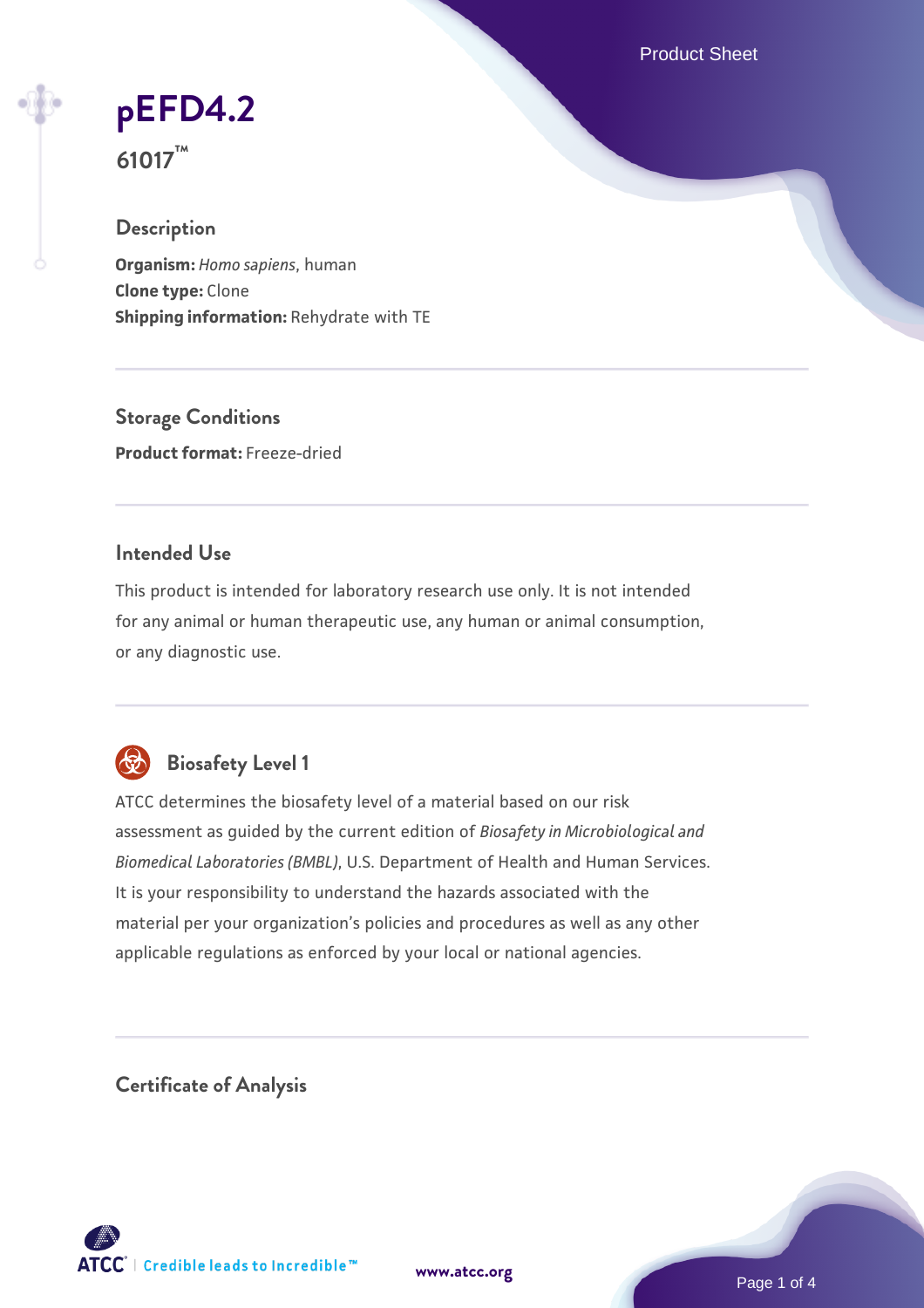#### **[pEFD4.2](https://www.atcc.org/products/61017)** Product Sheet **61017**

For batch-specific test results, refer to the applicable certificate of analysis that can be found at www.atcc.org.

#### **Insert Information**

**Insert size (kb):** 9.9000000000000004 **Type of DNA:** genomic **Gene product:** DNA Segment, single copy [D19S22] **Alleles:** A1, A2

**Vector Information**

**Construct size (kb):** 16.0

# **Material Citation**

If use of this material results in a scientific publication, please cite the material in the following manner: pEFD4.2 (ATCC 61017)

# **References**

References and other information relating to this material are available at www.atcc.org.

#### **Warranty**

The product is provided 'AS IS' and the viability of ATCC® products is warranted for 30 days from the date of shipment, provided that the customer has stored and handled the product according to the information included on the product information sheet, website, and Certificate of



**[www.atcc.org](http://www.atcc.org)**

Page 2 of 4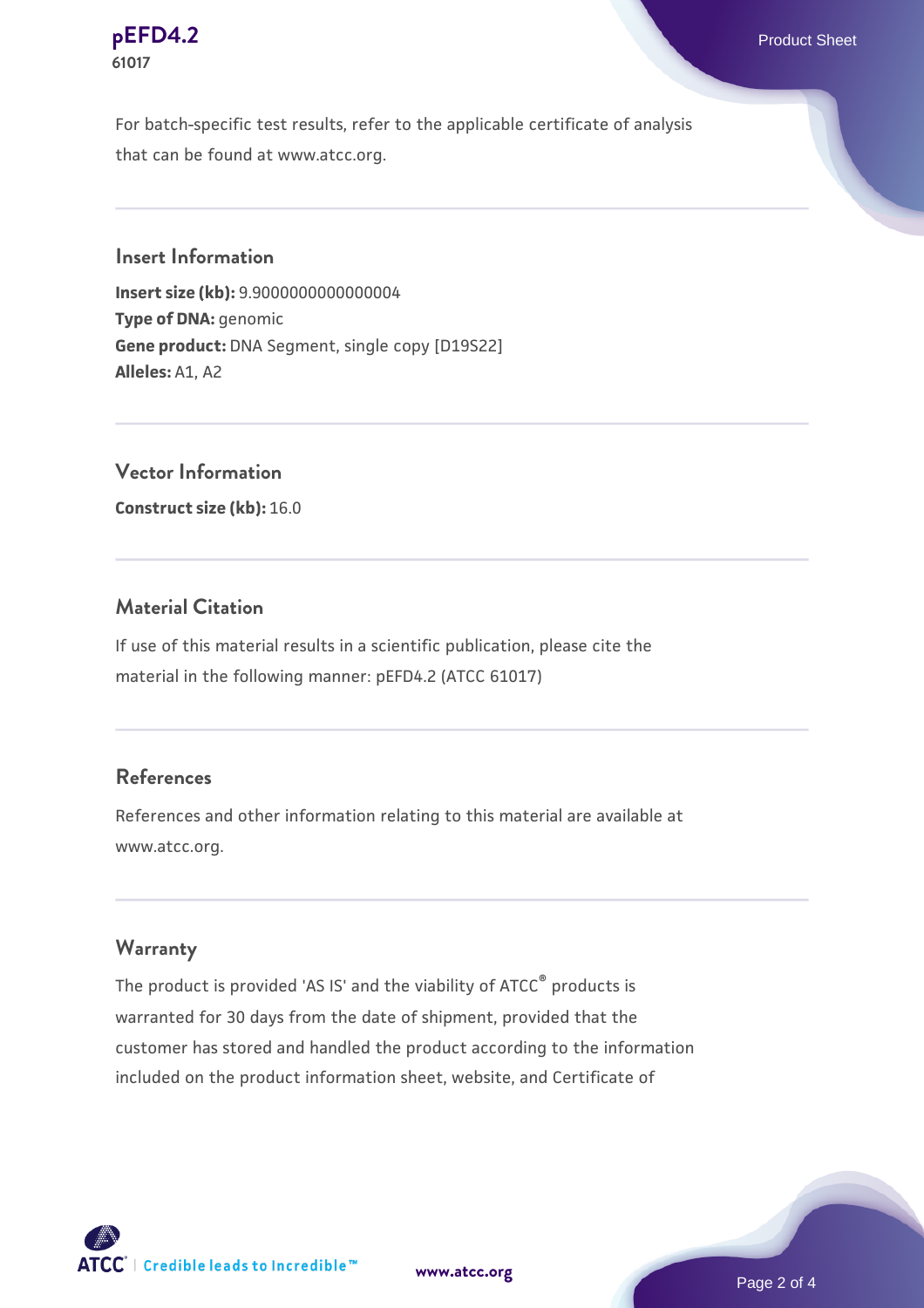Analysis. For living cultures, ATCC lists the media formulation and reagents that have been found to be effective for the product. While other unspecified media and reagents may also produce satisfactory results, a change in the ATCC and/or depositor-recommended protocols may affect the recovery, growth, and/or function of the product. If an alternative medium formulation or reagent is used, the ATCC warranty for viability is no longer valid. Except as expressly set forth herein, no other warranties of any kind are provided, express or implied, including, but not limited to, any implied warranties of merchantability, fitness for a particular purpose, manufacture according to cGMP standards, typicality, safety, accuracy, and/or noninfringement.

#### **Disclaimers**

This product is intended for laboratory research use only. It is not intended for any animal or human therapeutic use, any human or animal consumption, or any diagnostic use. Any proposed commercial use is prohibited without a license from ATCC.

While ATCC uses reasonable efforts to include accurate and up-to-date information on this product sheet, ATCC makes no warranties or representations as to its accuracy. Citations from scientific literature and patents are provided for informational purposes only. ATCC does not warrant that such information has been confirmed to be accurate or complete and the customer bears the sole responsibility of confirming the accuracy and completeness of any such information.

This product is sent on the condition that the customer is responsible for and assumes all risk and responsibility in connection with the receipt, handling, storage, disposal, and use of the ATCC product including without limitation taking all appropriate safety and handling precautions to minimize health or environmental risk. As a condition of receiving the material, the customer agrees that any activity undertaken with the ATCC product and any progeny or modifications will be conducted in compliance with all applicable laws, regulations, and guidelines. This product is provided 'AS IS' with no



**[www.atcc.org](http://www.atcc.org)**

Page 3 of 4